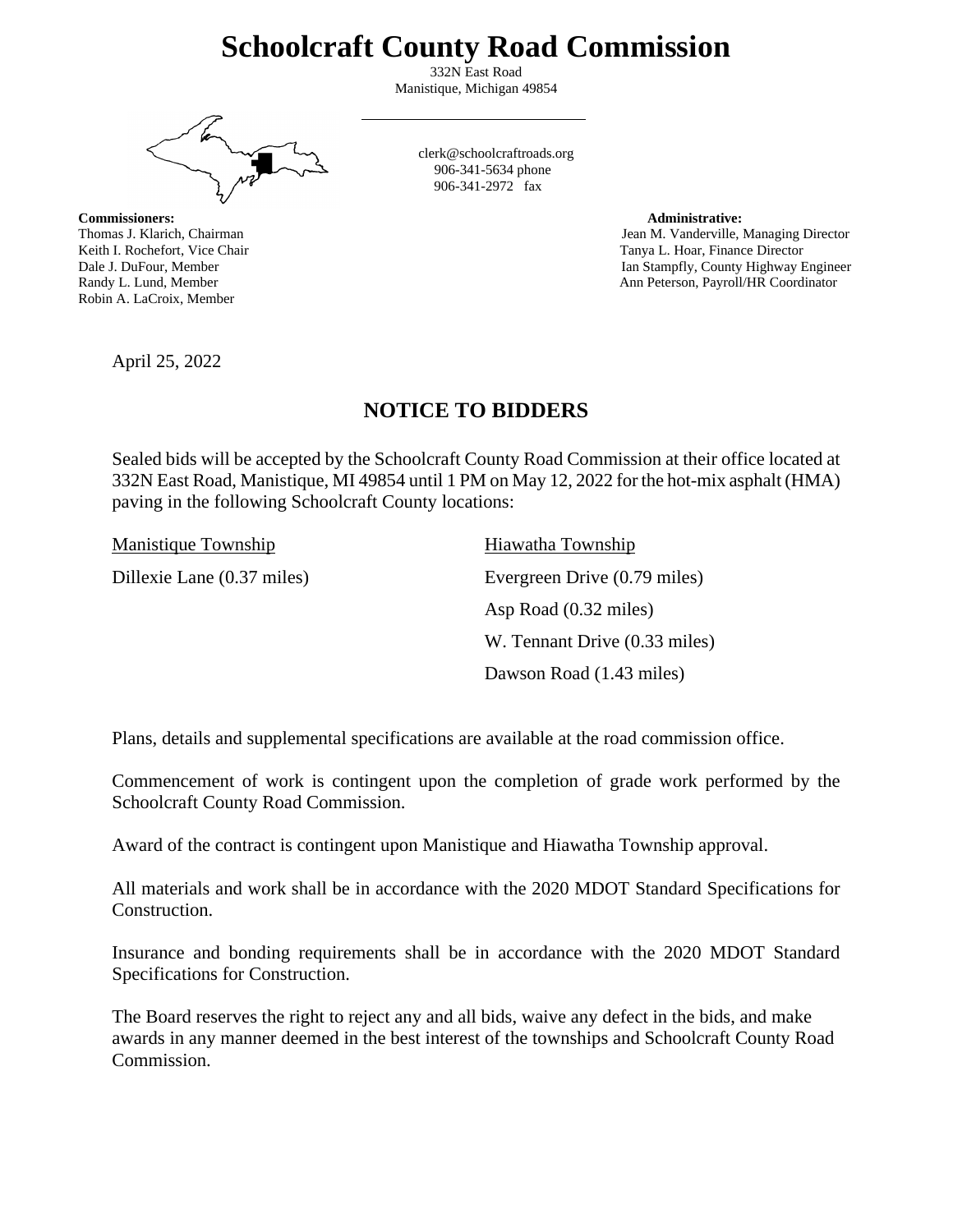## **INSTRUCTIONS TO BIDDERS**

All entries made on the Bid Proposal sheet by the bidder shall be handwritten in ink only.

All Unit Price entries shall be to the nearest \$0.01. Should a partial penny bid be submitted, the extension will be rounded to the nearest \$0.01 to determine the total price.

Unit Prices provided will govern determination of the correct total bid.

The bid shall be legally signed, and the complete address of the Bidder shall be provided.

Bidders are hereby informed that any financial or proprietary information submitted in response to this proposal will become a public record subject to disclosure under the Freedom of Information Act. As such, all information will not be treated as confidential.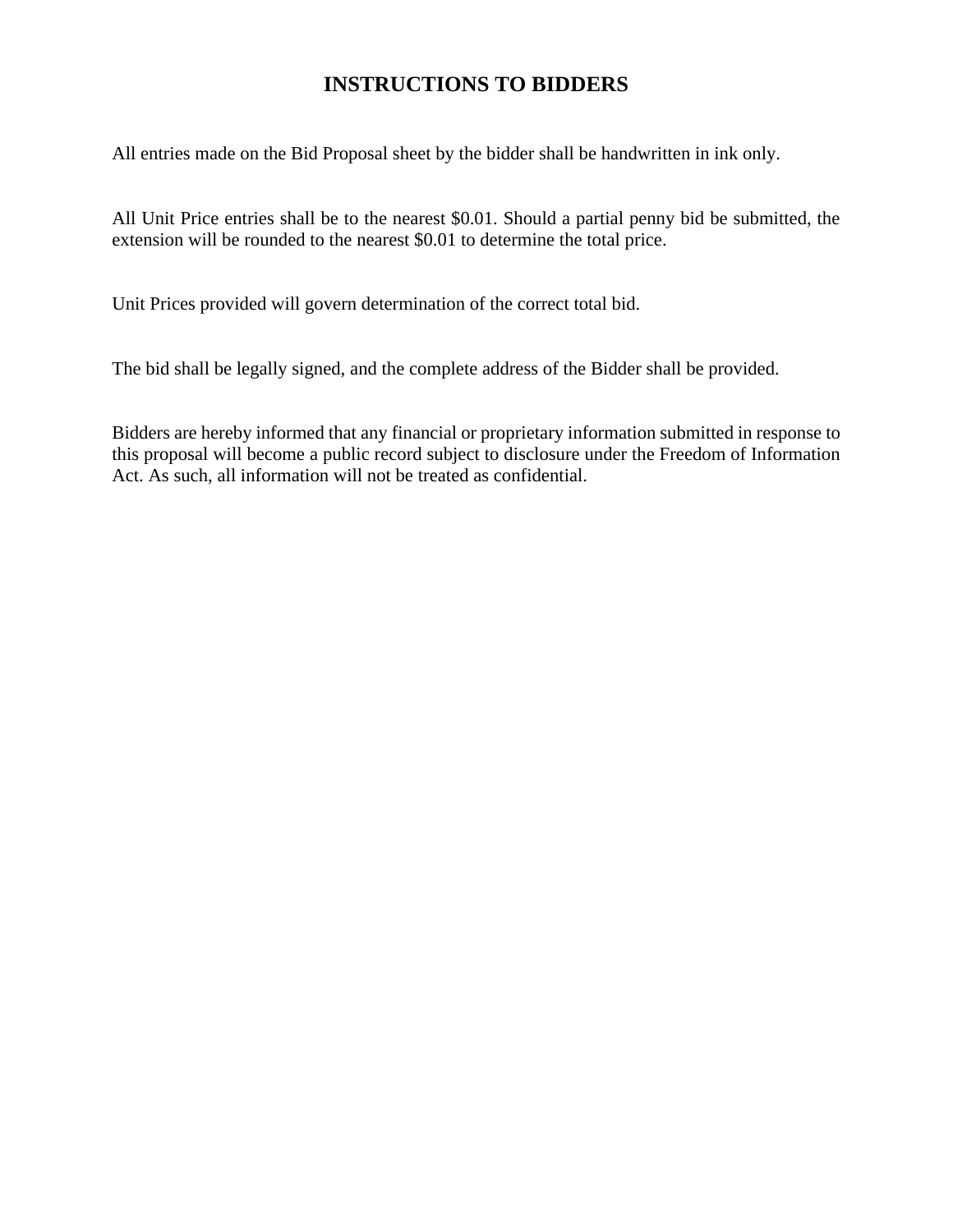## **MANISTIQUE TOWNSHIP PAVING**

Project Location: Dillexie Lane beginning at US-2 extending 0.37 miles south (highlighted in yellow below).



### Description of Work

This work includes HMA paving. The contractor is responsible for all items listed in the proposal. All work shall be performed while maintaining traffic.

#### General Notes:

- 1. Existing paved drives will be matched with HMA paving. The limit of paving drives shall be to a saw-cut joint as directed by the Engineer, but not more than 33 feet from the roadway centerline. Any saw-cutting that is necessary on driveways shall be included in the item HMA, 4EL.
- 2. Existing gravel drives will be paved with a 1' paved apron, applied at 250 pounds per square yard.
- 3. Mainline paving is estimated at 250 pounds per square yard.
- 4. The Engineer shall determine the exact limits of work prior to the start of construction.
- 5. HMA pavement is estimated at two 9-foot lanes for a total width of 18 feet.

#### Estimated Quantities

| HMA, 4EL            | $=$ | 500 Tons    |
|---------------------|-----|-------------|
| Traffic Control $=$ |     | $0.25$ LSum |
| Mobilization        | $=$ | $0.25$ LSum |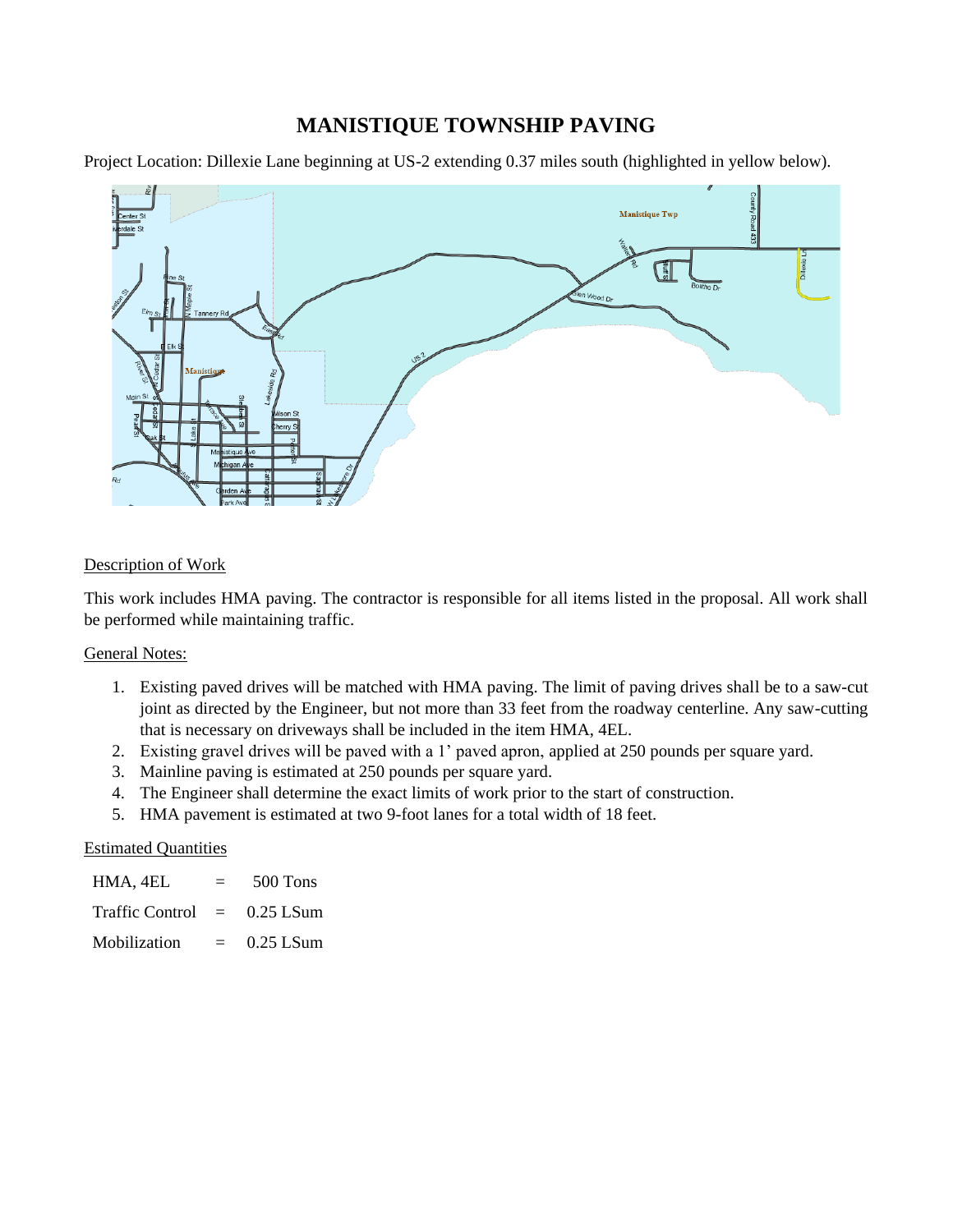## **HIAWATHA TOWNSHIP PAVING**

#### Project Locations

Dawson Road beginning at M-94 extending 1.43 miles west (Figure 1 highlighted in yellow) Evergreen Drive beginning at M-94 extending 0.79 miles west (Figure 2 highlighted in yellow) Asp Road beginning at M-94 extending 0.32 miles southwest (Figure 2 highlighted in yellow) W. Tennant Drive beginning at M-94 extending 0.33 miles southwest (Figure 2 highlighted in yellow)



Figure 1: Dawson Road Project Location (approximately 5 miles north of Manistique)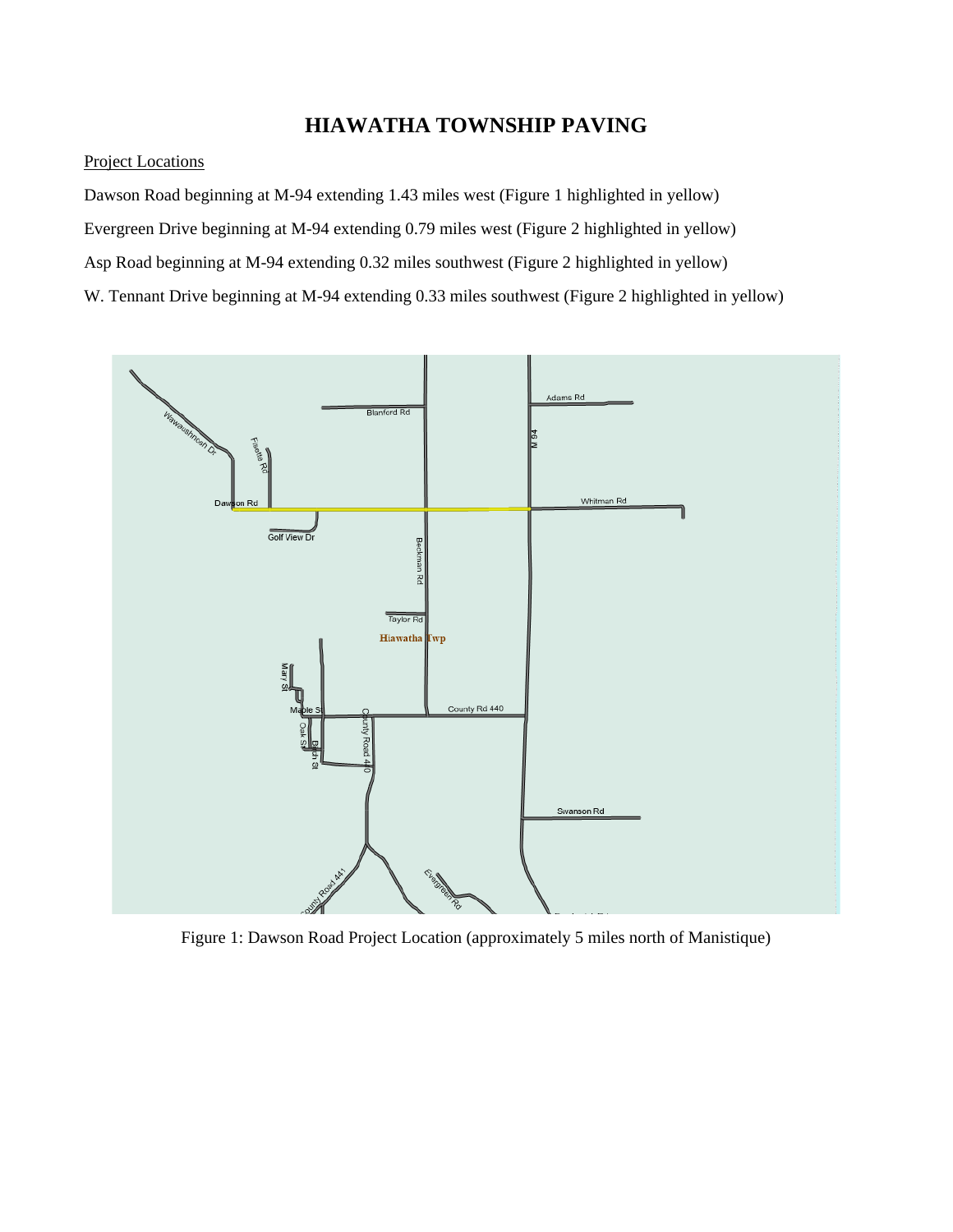

Figure 2: W. Tennant Dr, Asp Rd, Evergreen Dr Project Locations

## Description of Work

This work involves milling a butt joint at all limits of work and HMA paving. The contractor is responsible for all items listed in the proposal. All work shall be performed while maintaining traffic.

### General Notes:

- 1. Existing paved drives will be matched with HMA paving. The limit of paving drives shall be to a milled butt joint as directed by the Engineer, but not more than 33 feet from the roadway centerline. Any milling that is necessary on driveways shall be included in the item HMA, 4EL.
- 2. Mainline paving is estimated at 150 pounds per square yard.
- 3. The Engineer shall determine the exact limits of work prior to the start of construction.
- 4. HMA pavement shall match existing pavement width.

#### Estimated Quantities

| HMA, 4EL               | $=$      | 2850 Tons   |
|------------------------|----------|-------------|
| <b>Traffic Control</b> | $\equiv$ | $0.75$ LSum |
| Mobilization           | $=$      | $0.75$ LSum |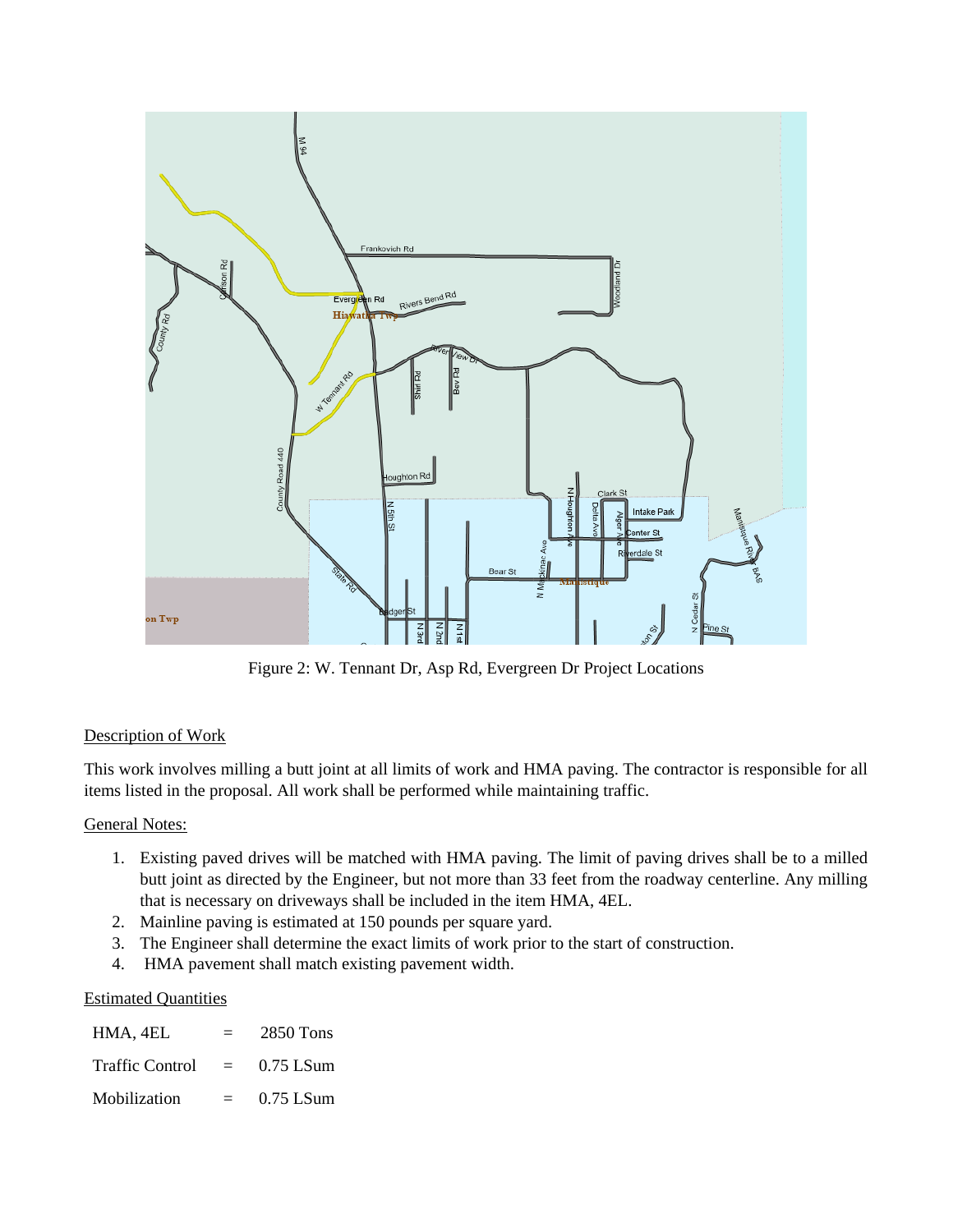## **BID PROPOSAL**

### **Schoolcraft County Road Commission Manistique & Hiawatha Township Paving 2022**

Paving is scheduled for the following locations:

|               | Manistique Township | Hiawatha Township |                |
|---------------|---------------------|-------------------|----------------|
| Road          | Length (Miles)      | Road              | Length (Miles) |
| Dillexie Lane | 0.37                | W. Tennant Drive  | ).33           |
|               |                     | Asp Road          | 0.32           |
|               |                     | Evergreen Drive   | 0.79           |
|               |                     | Dawson Road       | 43             |

All the work specified within this proposal shall be paid for and included in the following pay items:

| Item of Work           | Unit        | Quantity     | Unit Price                              | <b>Total Price</b>                                 |
|------------------------|-------------|--------------|-----------------------------------------|----------------------------------------------------|
| HMA, 4EL               | Ton         | 3350         |                                         | <u> 1989 - John Harrison, markin amerikan bizi</u> |
| <b>Traffic Control</b> | <b>LSUM</b> | $\mathbf{1}$ | ______________________________          |                                                    |
| Mobilization           | <b>LSUM</b> | 1            | <u> 1989 - Johann Barbara, martin a</u> |                                                    |
|                        |             |              | TOTAL BID AMOUNT =                      | <u> 1989 - Jan Samuel Barbara, martin d</u>        |
|                        |             |              |                                         |                                                    |
|                        |             |              |                                         |                                                    |
|                        |             |              |                                         |                                                    |
|                        |             |              |                                         |                                                    |
|                        |             |              |                                         |                                                    |
|                        |             |              |                                         |                                                    |

Authorized Signature: \_\_\_\_\_\_\_\_\_\_\_\_\_\_\_\_\_\_\_\_\_\_\_\_\_\_\_\_\_\_\_\_\_\_\_\_\_\_\_\_\_\_\_\_\_\_\_\_\_\_\_\_\_\_\_\_\_\_\_\_\_\_\_\_

Date: \_\_\_\_\_\_\_\_\_\_\_\_\_\_\_\_\_\_\_\_\_\_\_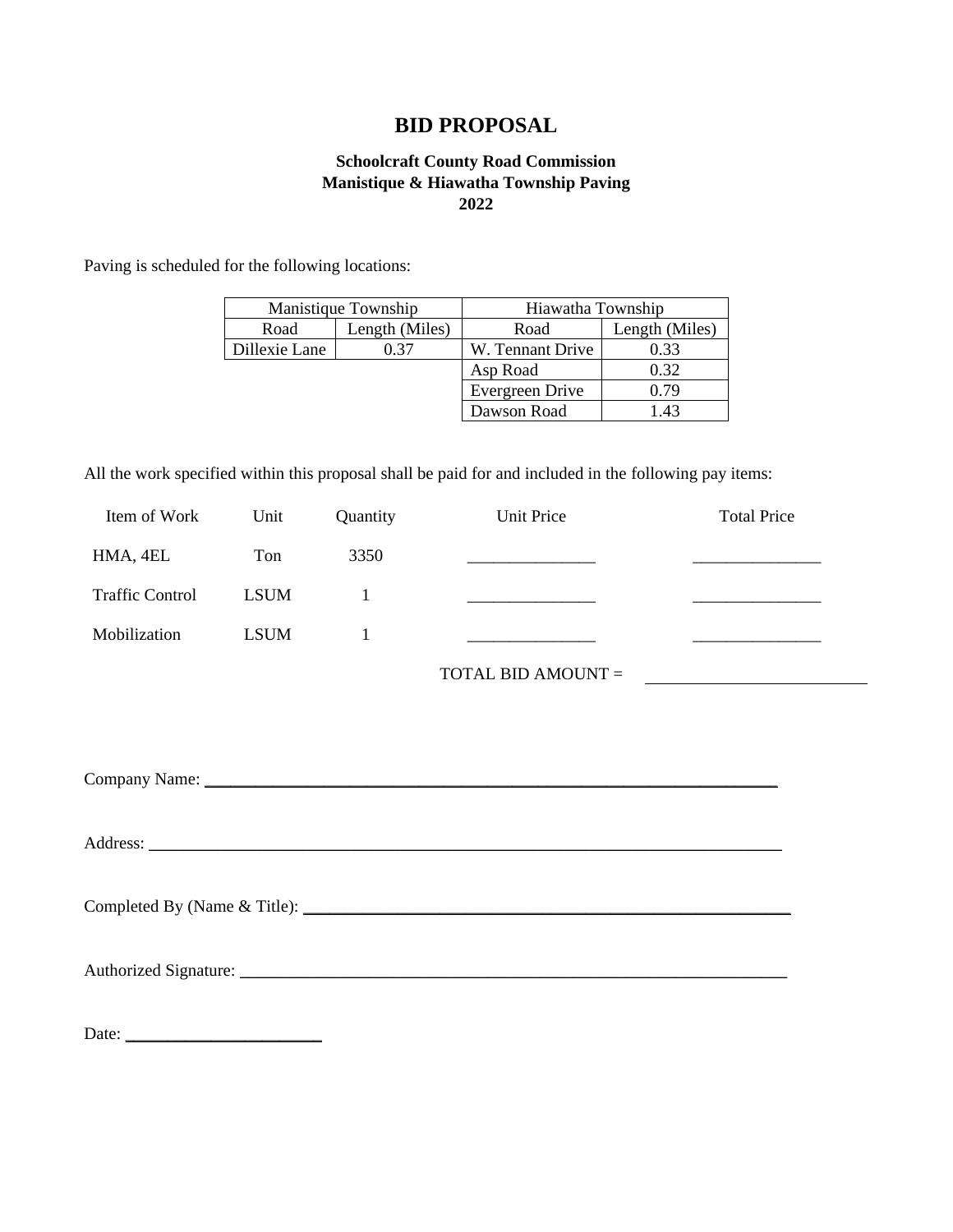## **PROGRESS CLAUSE**

The Owner anticipates that construction shall begin no earlier than July 5, 2022, or as directed by the Engineer. No work shall commence prior to formal notice of award by the Owner.

The Contractor shall prepare and submit a detailed Progress Schedule to the Engineer at or prior to the preconstruction meeting. MDOT form 1130 may be used but is not required. The Progress Schedule shall include the controlling items of work and the planned dates that the items will be occurring. Once a controlling item of work has started, it shall be continuous until completed unless otherwise approved by the Engineer.

The Contractor shall submit to the Engineer a Completion Letter when all work is completed. Work included in this proposal shall be completed on or before **October 28, 2022**.

Liquidated Damages will be assessed in accordance with Section 108.10 of the 2020 Standard Specifications for Construction.

After award and prior to the start of work, the Contractor must attend a pre-construction meeting with the Engineer. The Engineer will determine the day, time and place of the meeting. The meeting may be rescheduled if there are delays in the award of the project. Any subcontractor(s) for designated or specialty items included in this proposal are encouraged to attend the pre-construction meeting if such items affect the work schedule.

## **COORDINATING CLAUSE**

Prior to the work included in this proposal, the Schoolcraft County Road Commission will be working on the existing surfaces. The Contractor shall contact the Engineer prior to starting work.

The Schoolcraft County Road Commission may be performing various items of work concurrently with the project. Schoolcraft County Road Commission will provide temporary traffic control for their work.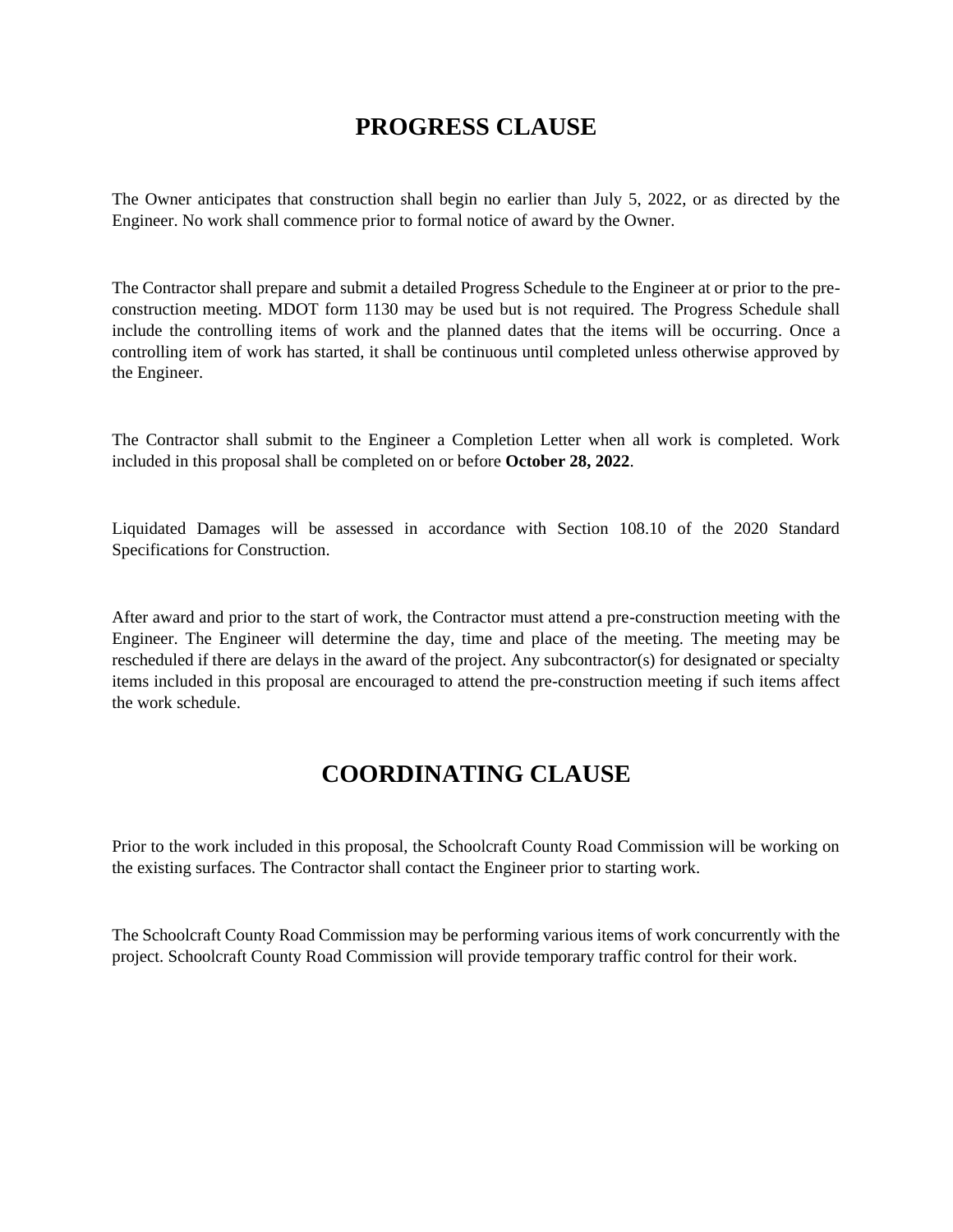#### SCHOOLCRAFT COUNTY ROAD COMMISSION

### SPECIAL PROVISION FOR **MAINTAINING TRAFFIC**

SCRC: IS 1 of 2 4-22-2022

#### **GENERAL**

Traffic will be maintained in accordance with sections 104.11, 812 and 922 of the 2020 MDOT Standard Specifications for Construction, including any Supplemental Specifications, and as herein specified.

The Contractor shall submit a written plan for maintaining traffic for each location prior to starting work and for subsequent changes of the plan to the Engineer for approval prior to putting changes into effect. The plan shall include information regarding the traffic control devices and their placement and the location of traffic regulators.

The contractor will notify the Engineer a minimum of 72 hours prior to the execution of lane closures.

#### **CONSTRUCTION INFLUENCE AREA (CIA)**

The CIA will include the right-of-way (ROW) of each roadway from the POB to the POE and extend 500 feet on each intersecting roadway.

#### **TRAFFIC RESTRICTIONS**

All work shall be conducted between 7 AM and 8:30 PM. Work on Saturdays, if approved by the Engineer, shall be conducted between 8 AM and 8 PM. No work will be allowed on Sundays or during holiday periods as defined below. Potential holiday periods during this project are as follows:

Memorial Day: 3 PM Friday, May 27, 2022, to 6 AM Tuesday, May 31, 2022 Independence Day: 3 PM Friday, July 1, 2022, to 6 AM Tuesday, July 5, 2022 Labor Day: 3 PM Friday, September 2, 2022, to 6 AM Tuesday, September 6, 2022

A maximum of 1 lane closure will be in effect at any one time, unless approved by the Engineer. Two lanes of traffic must be maintained during non-working periods.

The maximum length of any Traffic Regulator sequence will be 2 miles. Intermediate traffic regulators must be stationed at intersecting roadways, railroad crossings, businesses, and or as directed by the Engineer. Only 1 traffic regulator sequence will be allowed at one time.

Access to all businesses and residences must be maintained at all times.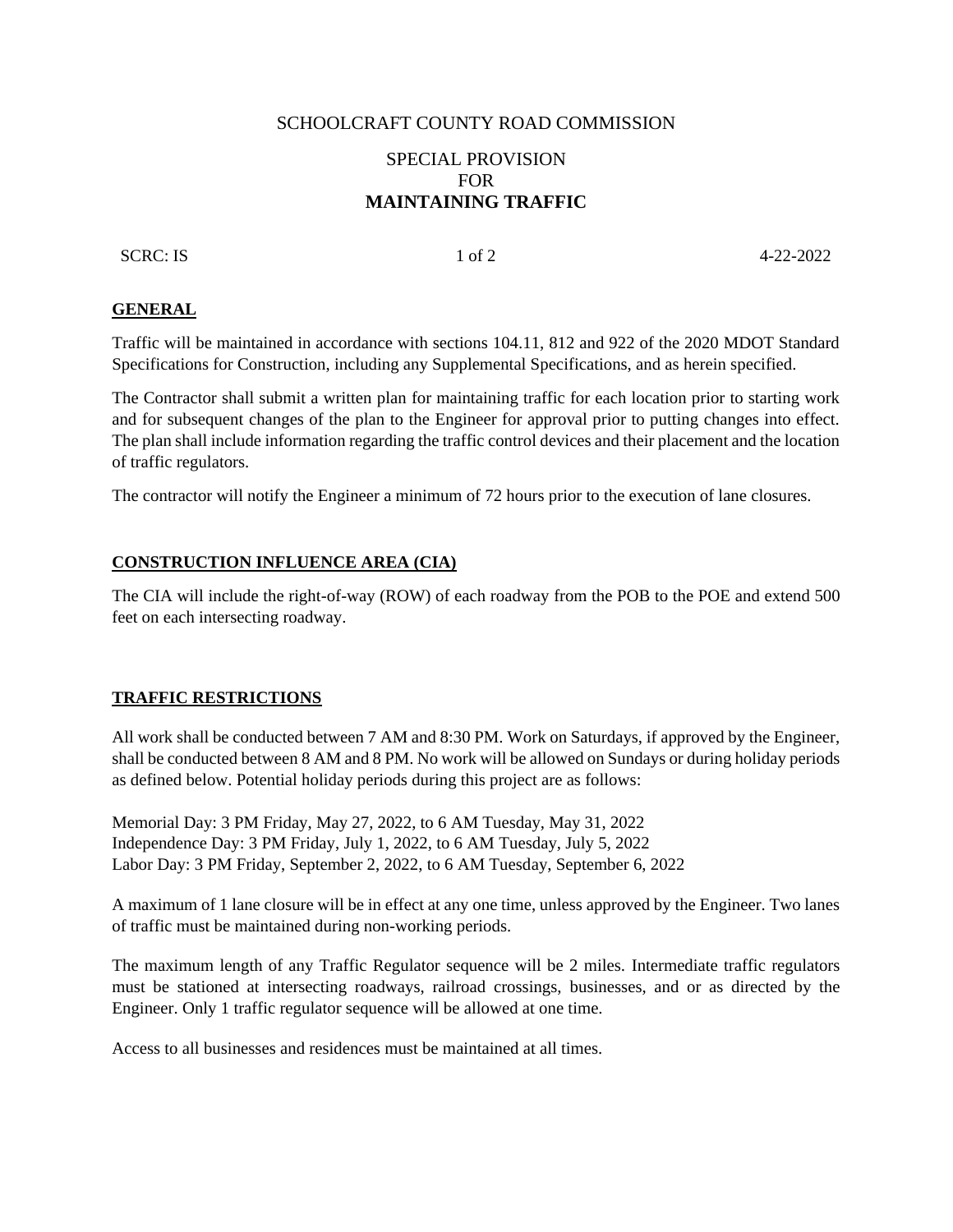#### **TRAFFIC CONTROL DEVICES**

#### **General**

All traffic control devices and their usage will conform to the Michigan Manual on Uniform Traffic Control Devices (MMUTCD), 2011 edition, and as specified herein. During non-working periods, any work site with uncompleted work will have W20-1 (ROAD WORK AHEAD) signs at the project limits and all intersecting roadways.

#### **Temporary Signs**

All temporary signage shall be in accordance with Maintaining Traffic Typical 100, 101, 102, 103, and 107.

Longitudinal and latitudinal joints left overnight shall be marked with W8-11 (UNEVEN LANES) and W8- 1 (BUMP) signs in accordance with section 812 of the 2020 MDOT Standard Specifications for Construction.

All diamond-shaped warning signs will be 48 inches x 48 inches and will be in accordance with the project plans. When warning signs are no longer applicable, they shall be removed.

#### **MEASUREMENT AND PAYMENT**

These items will not be paid for separately but will be included in and shall be paid for at a unit price for "Traffic Control". This work will be paid for as a LSUM item and shall include but is not limited to the following:

Traffic Regulator Control Minor Traffic Devices Sign, Type B, Temporary Lighted Arrow, Type C Sign Covers

Additional Temporary Signing or Maintaining Traffic Devices to expedite the construction will be at the Contractor's expense.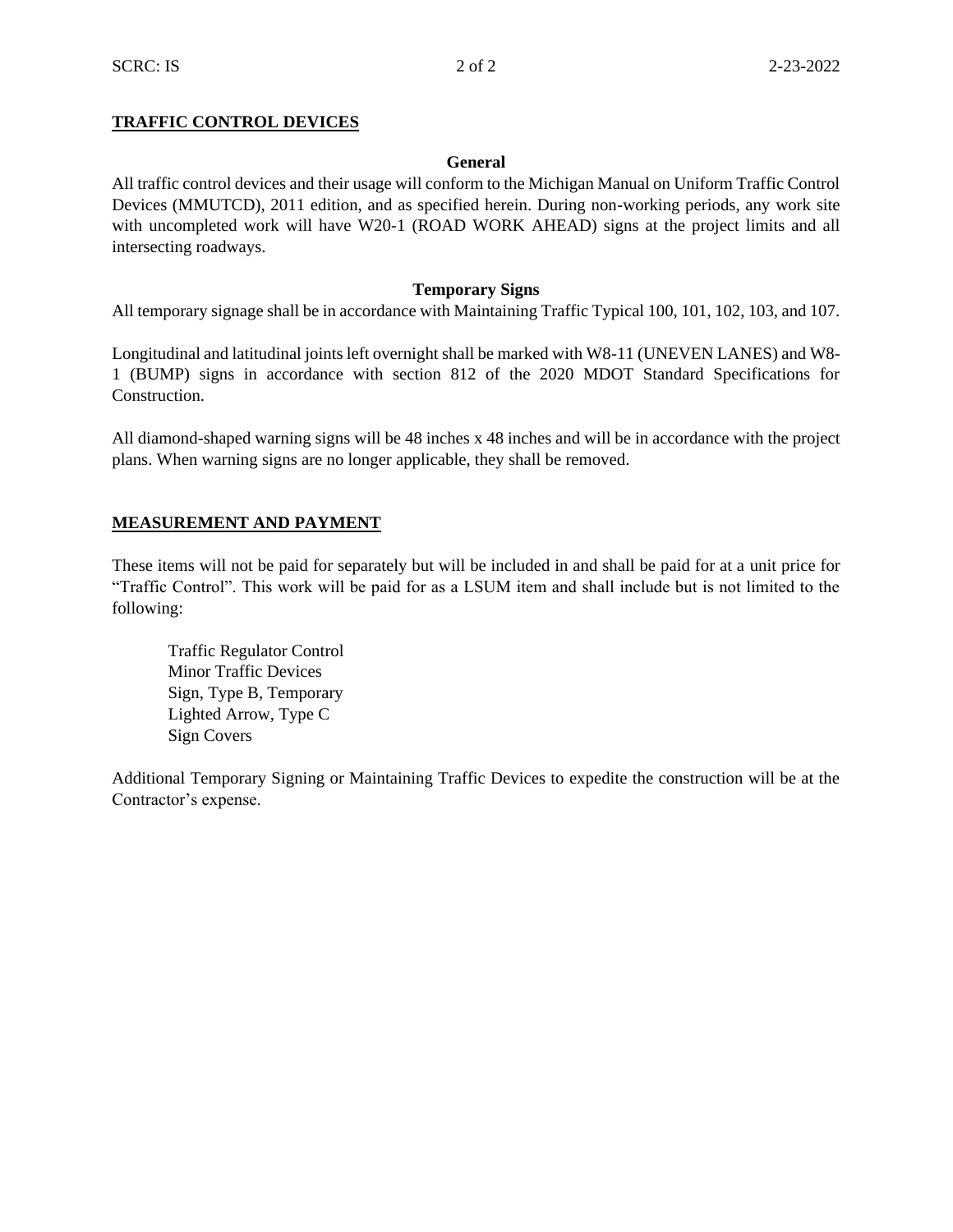#### SCHOOLCRAFT COUNTY ROAD COMMISSION

### SPECIAL PROVISION

#### FOR

## **HOT MIX ASPHALT (HMA) ESTIMATE**

SCRC: IS  $1 \text{ of } 2$   $4-22-2022$ 

#### **DESCRIPTION**

This work shall be done in accordance with the requirements of section 501 of the Michigan Department of Transportation 2020 Standard Specifications for Construction and as herein specified.

#### **MATERIALS**

The paving mixture shall be HMA, 4EL.

The Performance Grade of the asphalt binder for the mixture shall be 58-28.

The Aggregate Wear Index (AWI) for the top course shall be a minimum of 220.

The JMF for all HMA will have 3.0% air voids. The Contractor shall submit a JMF at or before the preconstruction meeting.

The Asphalt Bond Coat material shall be per Section 501.03 of the MDOT 2020 Standard Specifications for Construction. The uniform rate of application shall be 0.05 to 0.15 gallons per square yard.

#### **CONSTRUCTION**

The Nuclear Gauge Method for testing compaction is hereby waived for this project. The Roller Method shall apply, and the number of rollers required shall be based on the placement rate in accordance with the following table.

| Average Laydown Rate (Square Yards Per<br>Hour) | Number of Rollers Required |                       |  |
|-------------------------------------------------|----------------------------|-----------------------|--|
|                                                 | Compaction<br>Rollers      | <b>Finish Rollers</b> |  |
| Less than 600                                   |                            | $1*$                  |  |
| $601 - 1200$                                    |                            |                       |  |
| $1201 - 2400$                                   |                            |                       |  |
| $2401 - 3600$                                   |                            |                       |  |

\* The compaction roller may also be used as the finish roller.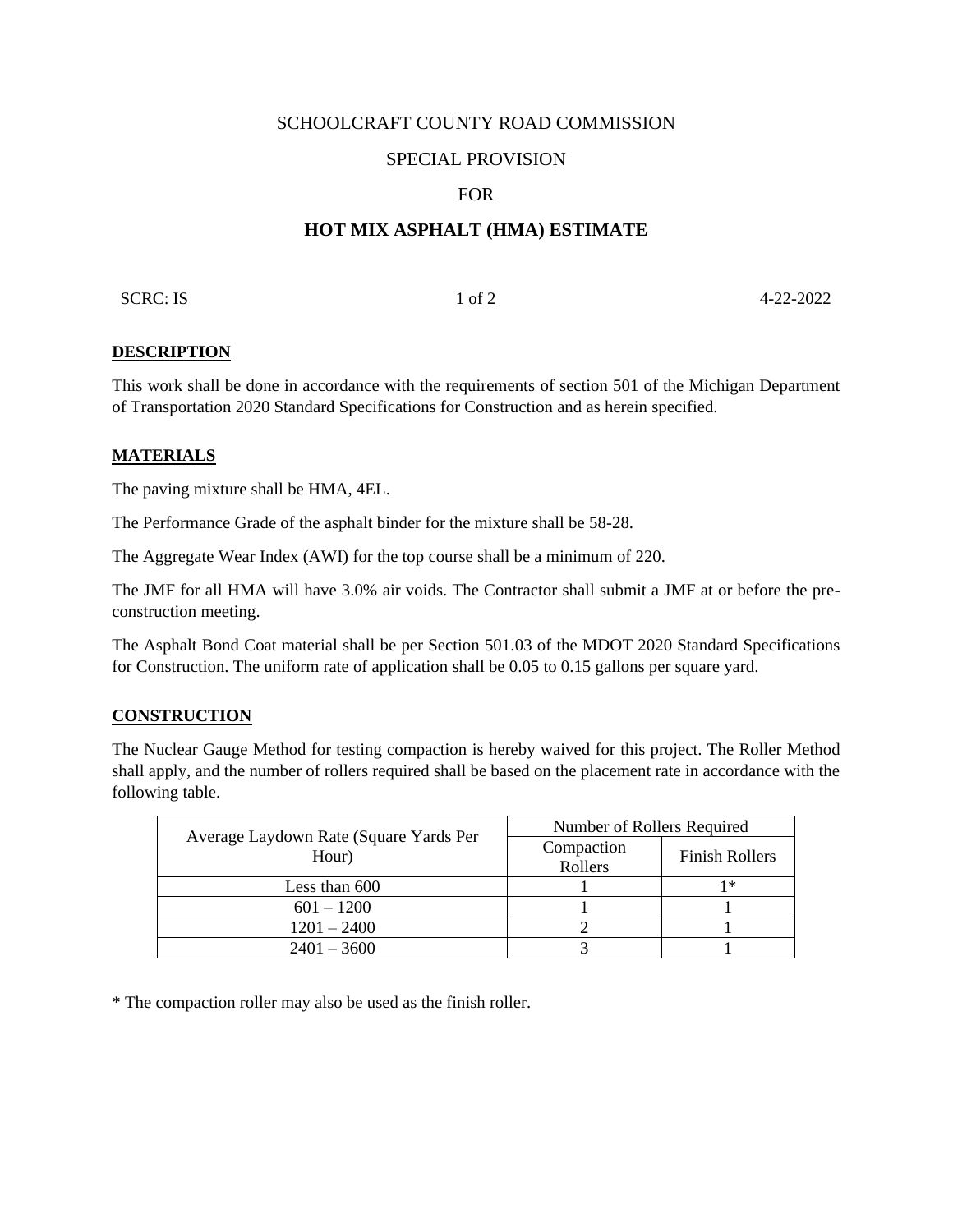## **TESTING**

The Contractor shall perform a quality control test if paving will exceed 500 tons in one day. The Contractor shall send the quality control test results to the Engineer. Schoolcraft County Road Commission reserves the right to have density testing performed if the Engineer determines it is necessary.

### **MEASUREMENT & PAYMENT**

Measurement and Payment shall be at the contract unit price per ton of HMA, 4EL.